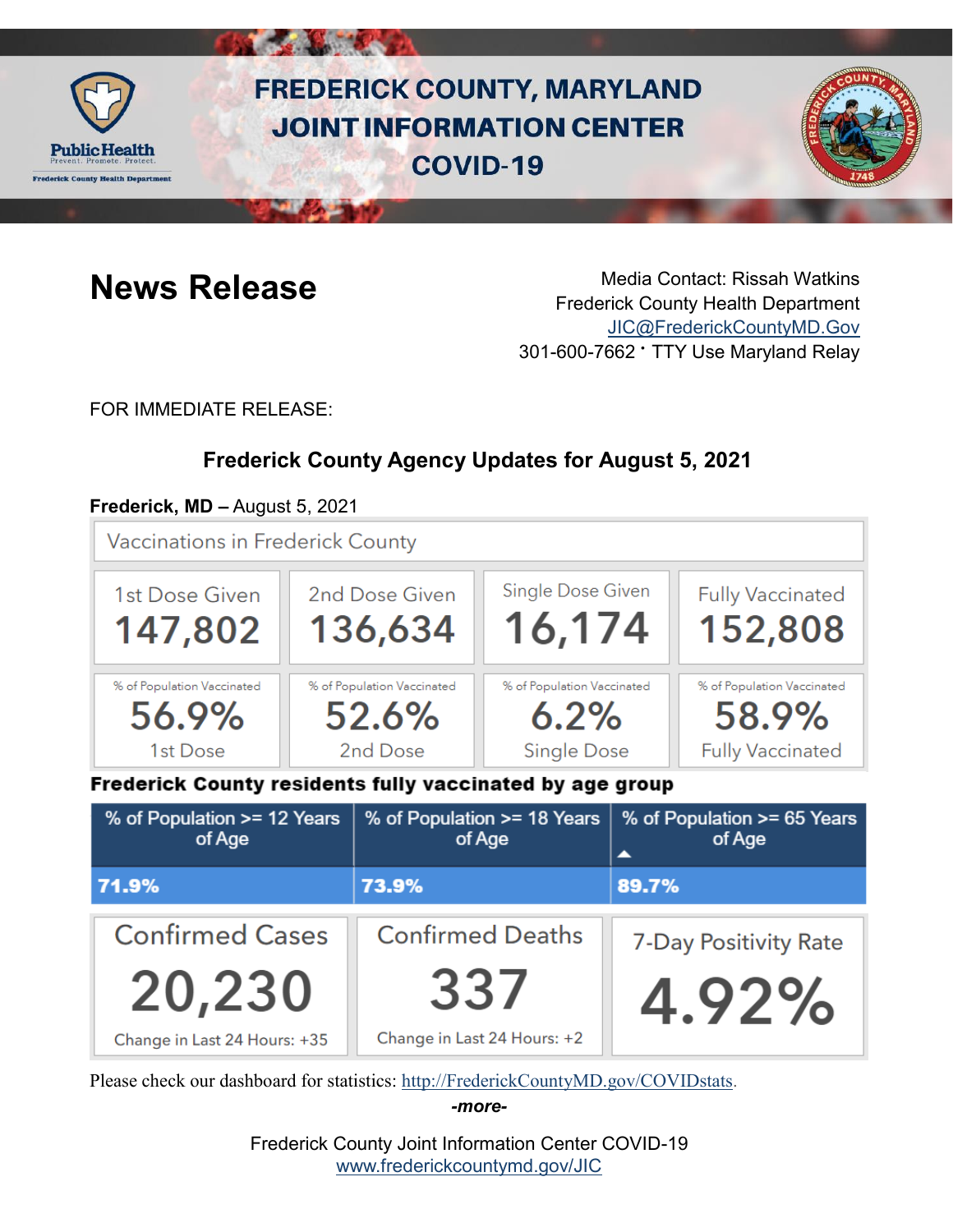

### **Page 2/JIC**

# Updates from CDC

Level of Community Transmission in Frederick County, MD: [SUBSTANTIAL](https://covid.cdc.gov/covid-data-tracker/#county-view)

**MODERATE** 

**SUBSTANTIAL** 

This week, the level of community transmission in Frederick County increased from Moderate to Substantial.

 [Level of Community Transmission](https://covid.cdc.gov/covid-data-tracker/#cases_community) is based on the number of cases in the last 7 days per 100,000 population and the number of tests in the last 7 days that have a positive result.

In areas with substantial and high transmission, **CDC recommends that everyone (including fully vaccinated individuals) wear a mask in public indoor settings** to help prevent spread of Delta and protect others. [Interim Public Health Recommendations for Fully Vaccinated People.](https://www.cdc.gov/coronavirus/2019-ncov/vaccines/fully-vaccinated-guidance.html)

# Maryland Updates

Governor Hogan announced today a new vaccination requirement for state employees who work in congregate settings, including:

- Dept. of Health, State Health Care Facilities (11 facilities)
- Dept. of Juvenile Services (12 facilities)
- Dept. of Public Safety and Correctional Services (24 facilities)
- Dept. of Veterans Affairs (1 facility)

State employees in these facilities must show proof of vaccination or adhere to face covering requirements and submit to regular testing. This will take effect Sept. 1.

#### **State Public Health Mask Guidance**:

- The Maryland Department of Health strongly recommends that all individuals who are not vaccinated continue to wear face coverings in all indoor settings outside of their home.
- Each childcare facility, youth camp, local school system, and authority may set their own policies regarding masks and face coverings.

# JIC Agency Updates

Frederick Community College: FCC is now requiring masks in all indoor College spaces, effective immediately. This decision is following guidance from local, state & national health officials regarding the COVID-19 pandemic and the Delta variant.

Frederick County Government: Frederick County Government buildings require masks for employees and visitors. This includes (but is not limited to) libraries, the Health Department, and on public transportation like the Frederick County TransIT buses.

Fort Detrick: Face coverings are required in all indoor locations on the installation.

#### *-more-*

Frederick County Joint Information Center COVID-19 [www.frederickcountymd.gov/JIC](https://frederickcountymd.gov/JIC)